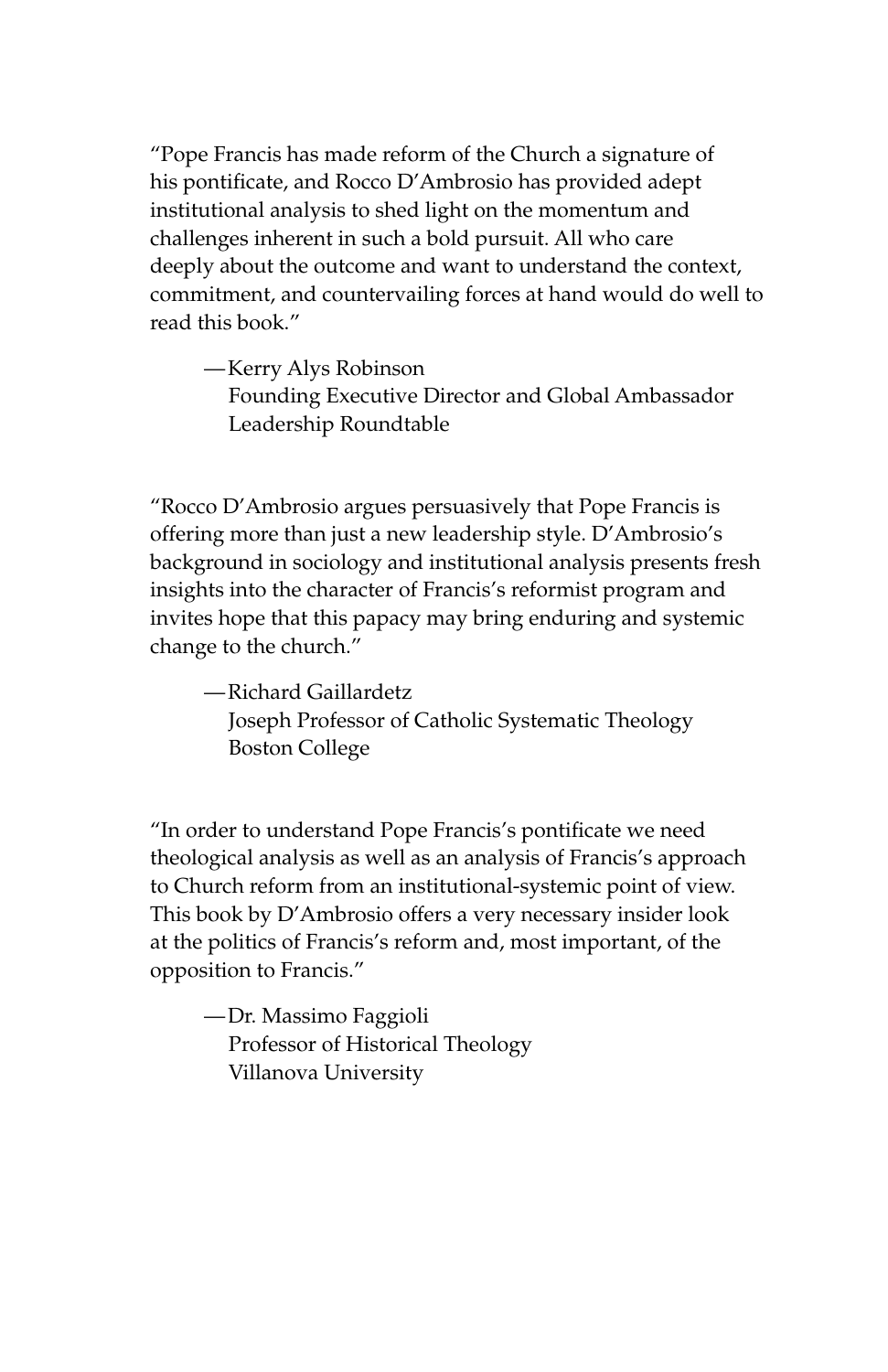"D'Ambrosio's analysis, by exploring the insights of the human sciences, is enriched by angles of consideration that an exclusively theological vision would be unable to offer. The result is a sharp and coherent study that, like Francis's own style, calls us to mercy but does not justify or tolerate unethical or harmful behavior. To this end, D'Ambrosio's style is transparent and simple, rooted in the conviction that no change is possible without revealing the ugliness and its mechanisms hidden within the reality of the church."

—Emilia Palladino *Civiltà Cattolica*

"In this quick read of some one hundred pages, priest-sociologist Rocco D'Ambrosio prompts our discussion about the challenge of the church reform championed by the Pontificate of Pope Francis as it steers a new course, away from the Church's traditional anchor points within Europe; new waters run deep and the crosscurrents are hard to navigate. D'Ambrosio brings focus to Francis the person, Francis the reformer, and Francis the pope. The writer's narrative then moves to appraise the general backdrop of the church's institutional components—their rationale and foundation—against which Francis is now pitching his energies."

—Jay Kettle-Williams

editor of diocesan magazine of Portsmouth (UK)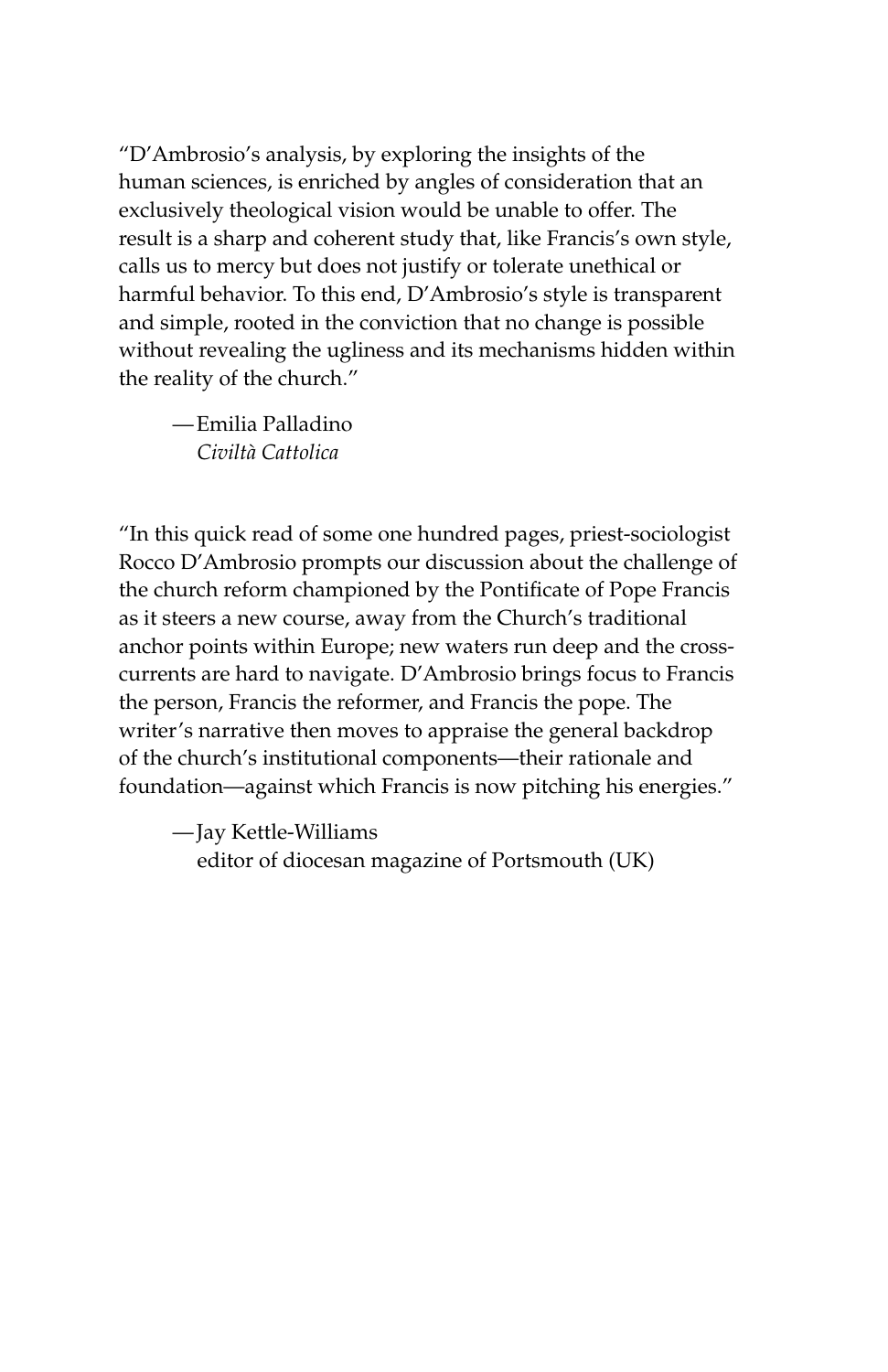# **Will Pope Francis Pull It Off?**

## The Challenge of Church Reform

Rocco D'Ambrosio

*Translated by* Barry Hudock



**www.litpress.org**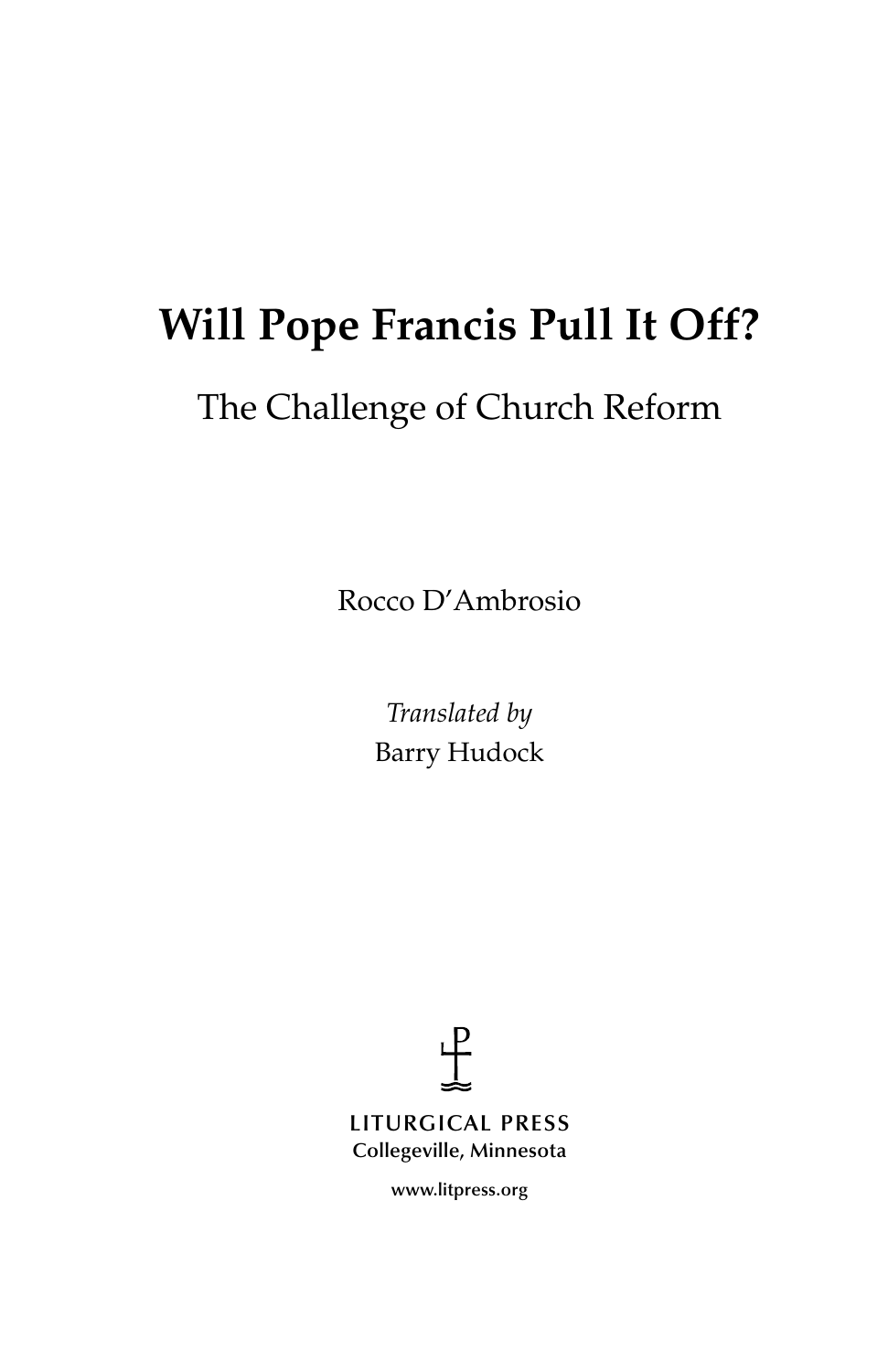Originally published in Italian as *Ce la fara' Francesco? La sfida della riforma ecclesiale* by Edizioni la Meridiana © 2016.

Cover design by Ann Blattner. Photo courtesy of Wikimedia Commons.

Excerpts from documents of the Second Vatican Council are from *Vatican Council II: Constitutions, Decrees, Declarations; The Basic Sixteen Documents*, edited by Austin Flannery, OP, © 1996. Used with permission of Liturgical Press, Collegeville, Minnesota.

© 2017 by Order of Saint Benedict, Collegeville, Minnesota. All rights reserved. No part of this book may be reproduced in any form, by print, microfilm, microfiche, mechanical recording, photocopying, translation, or by any other means, known or yet unknown, for any purpose except brief quotations in reviews, without the previous written permission of Liturgical Press, Saint John's Abbey, PO Box 7500, Collegeville, Minnesota 56321-7500. Printed in the United States of America.

| $\begin{array}{cccccccccccccc} 1 & 2 & 3 & 4 & 5 & 6 & 7 & 8 & 9 \end{array}$ |  |  |  |  |  |  |  |  |  |
|-------------------------------------------------------------------------------|--|--|--|--|--|--|--|--|--|
|-------------------------------------------------------------------------------|--|--|--|--|--|--|--|--|--|

#### **Library of Congress Cataloging-in-Publication Data**

| Names: D'Ambrosio, Rocco, 1963- author.                                   |
|---------------------------------------------------------------------------|
| Title: Will Pope Francis pull it off? : the challenge of church reform /  |
| Rocco D'Ambrosio ; translated by Barry Hudock.                            |
| Other titles: Ce la farà Francesco. English                               |
| Description: Collegeville, Minnesota : Liturgical Press, 2017.   Includes |
| bibliographical references.                                               |
| Identifiers: LCCN 2016048936 (print)   LCCN 2017003805 (ebook)   ISBN     |
| 9780814645017   ISBN 9780814645260 (ebook)                                |
| Subjects: LCSH: Francis, Pope, 1936-   Church renewal-Catholic            |
| Church-History-21st century.                                              |
| Classification: LCC BX1378.7 .D3613 2017 (print)   LCC BX1378.7           |
| (ebook)   DDC 282.09/0512-dc23                                            |
| LC record available at https://lccn.loc.gov/2016048936                    |
|                                                                           |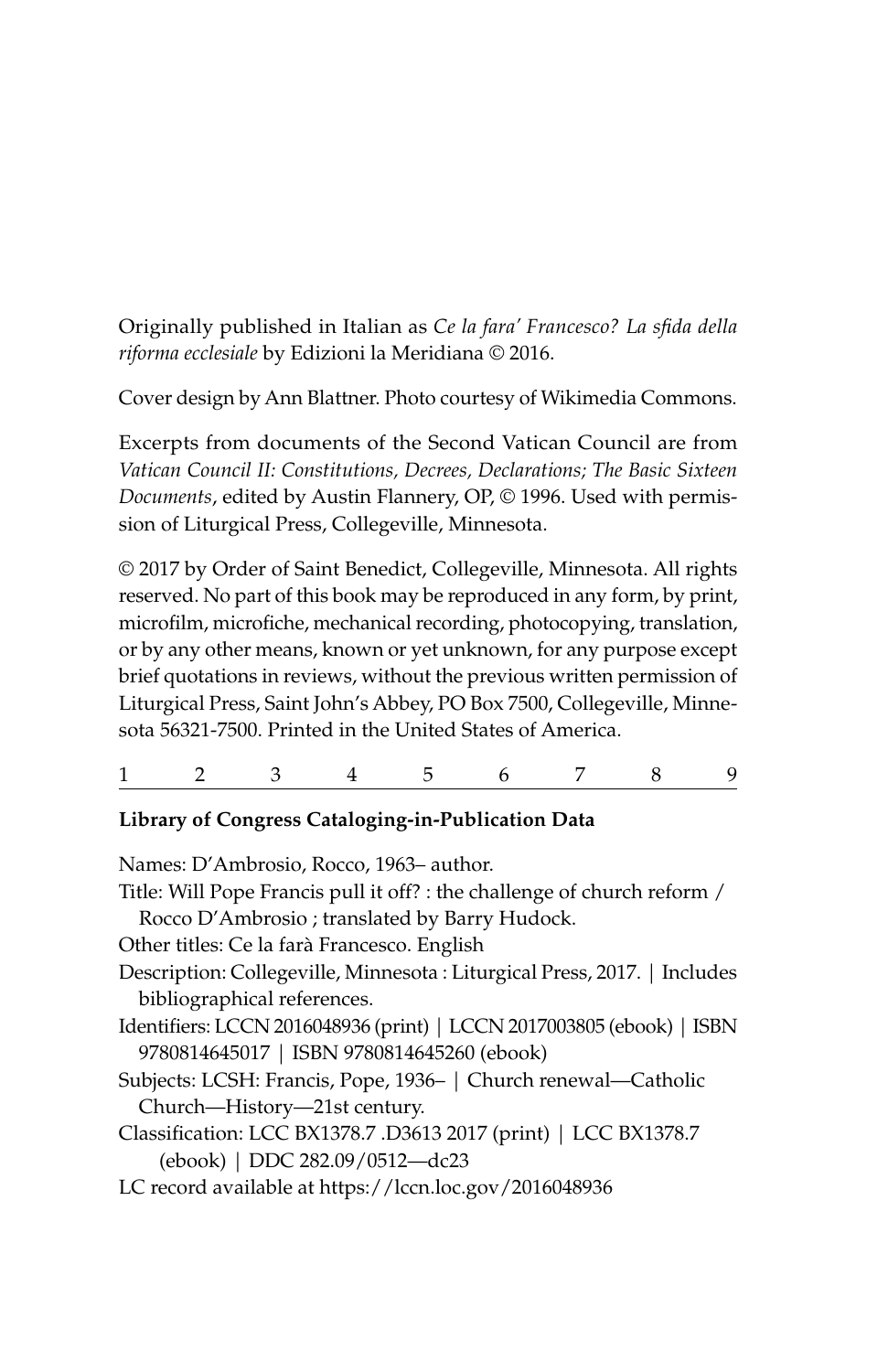### **Contents**

Acknowledgments vii

Introduction ix

- Chapter 1 Papal Politics 1
- Chapter 2 Nothing New: Just Vatican II 7
- Chapter 3 A Church That Is Human (and More) 19
- Chapter 4 Understanding the Church without Simplism or Ideology 26
- Chapter 5 Power within the Vatican Walls 37
- Chapter 6 The Stench of Corruption or the Smell of the Sheep 52
- Chapter 7 The Weight of Scandal and the Patience of Reform 61
- Chapter 8 The Reform and the Perspective from Below 76

#### Bibliography 83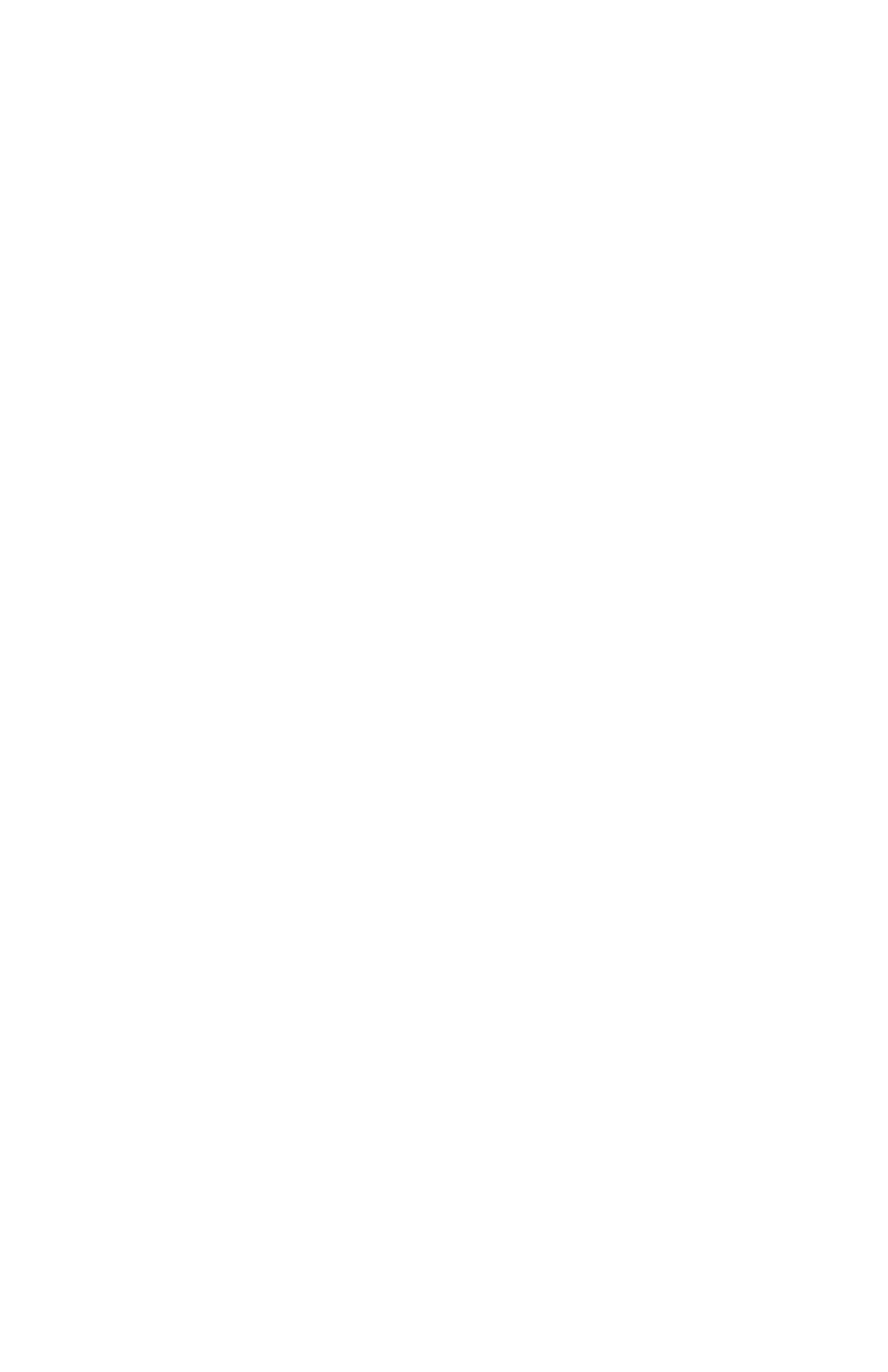### **Acknowledgments**

The reflections presented here are the fruit of a personal<br>journey that includes research, study, and sincere en-<br>gagement with many students and colleagues at the<br>Gregorian University. in the Church of Bari. and at instit journey that includes research, study, and sincere engagement with many students and colleagues at the Gregorian University, in the Church of Bari, and at institutions where I am involved as priest and teacher. To these I add, with sincere joy and much gratitude, the schools of formation for social and political engagement organized by Cercasi un Fine (www.cercasiunfine.it). This organization is, for me, not only an extension of my academic endeavors but also a source of valuable insight into the civil, political, and ecclesial realities of Italy. My gratitude also goes to Giuseppe Ferrara, Antonella Piccinin, Pasquale Larocca, Annalisa Pisu, Paola De Filippis, Giovanni Parillo, and Antonio Ciaula for all they have done to help bring this text to fruition.

For the English edition, I am grateful to Gerard Mannion, Juliana and Gary Dellapa, Jay and Rosina Kettle-Williams, Angela Rinaldi, and Nicholas Cachia. The English edition bears only very small differences from the Italian. Some marginal references to the Italian social and ecclesial situation are excluded, and a few short paragraphs were added in the second and seventh chapters. I offer my thanks also to the English translator and, of course, to all of you readers.

September 10, 2016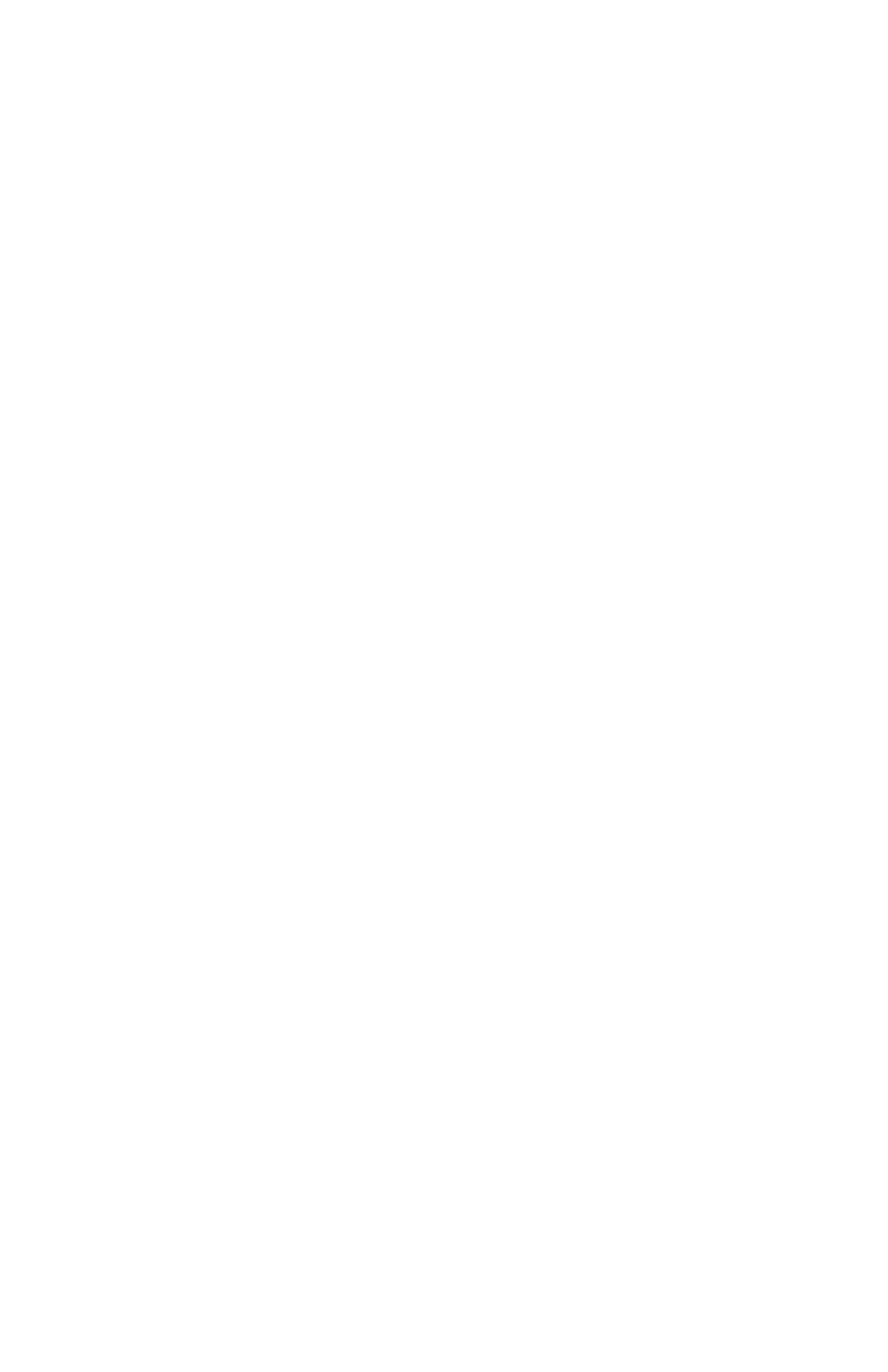### **Introduction**

Since the election of Jorge Mario Bergoglio as bishop of<br>Rome on March 13, 2013, his pontificate has prompted<br>many questions. Perhaps one of the most persistent is:<br>Will Pope Francis pull it off? Rome on March 13, 2013, his pontificate has prompted **I** many questions. Perhaps one of the most persistent is: *Will Pope Francis pull it off?*

It is a question asked by believers and nonbelievers alike, interested in understanding the challenges that this pope faces and the results of his response to them. Some observers—those who hope the pope will inspire within the Catholic Church the energy and wisdom necessary to address the challenges of our day—ask it with anxiety and concern. Others ask it through taut lips, with skepticism and opposition, as if to insist that nothing will change, *despite* Pope Francis's misguided efforts. The question is posed by many people, in many ways, and with many answers. Everyone's response is shaped by who they are, how they think, and what they do.

In this little book, I will consider the question and seek answers in light of my own research and professional expertise. I work in the field of institutional analysis, concentrating on the philosophical aspects of the topic. A summary of my thinking is found in two texts: *Come pensano e agiscono le istituzioni* [How Institutions Think and Act] (2011) and *Il potere e chi lo detiene* [Power and Those Who Hold It] (2008). Based on my studies, I propose to offer here an institutional analysis of the Catholic Church in the Bergoglio pontificate. This is not a simple task, but its scope is limited. The difficulty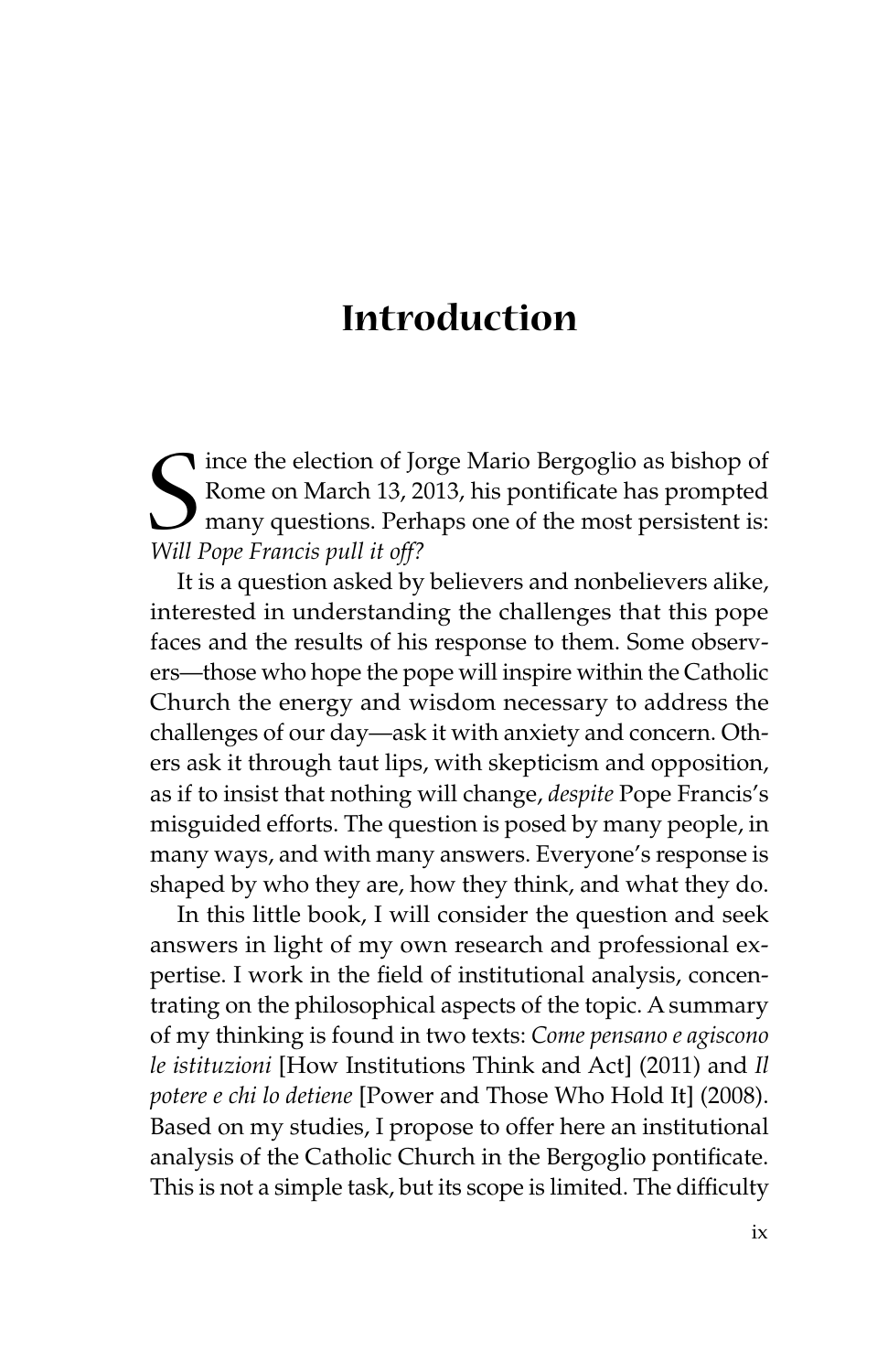increases when we recall that, as I will explain later, there is considerable resistance on the part of many to investigating and discussing the anthropological and institutional aspects of the life of the church.

Like all knowledge, the answer to our question cannot be reached in an individualistic and isolated manner. The question can (and must) respond to the concerns and perspectives of many: simple faithful, priests and bishops, nonbelievers, theologians, sociologists, psychologists, and more. Each response is worthwhile to the extent that it is the result of reflection and study and that it helps shed light on this complex phenomenon, as all modern phenomena are.

*Will Pope Francis pull it off?* I shall articulate my response starting with Francis himself and his arrival on the global ecclesial scene, bringing with him a project of reform that is inspired strongly by Vatican II. Then I will address the institutional aspects of the Christian community, its drift into a simplistic ideology, the question of power and corruption, and the appearance of certain scandals. Finally, I will close by considering the prospects of the ongoing reform.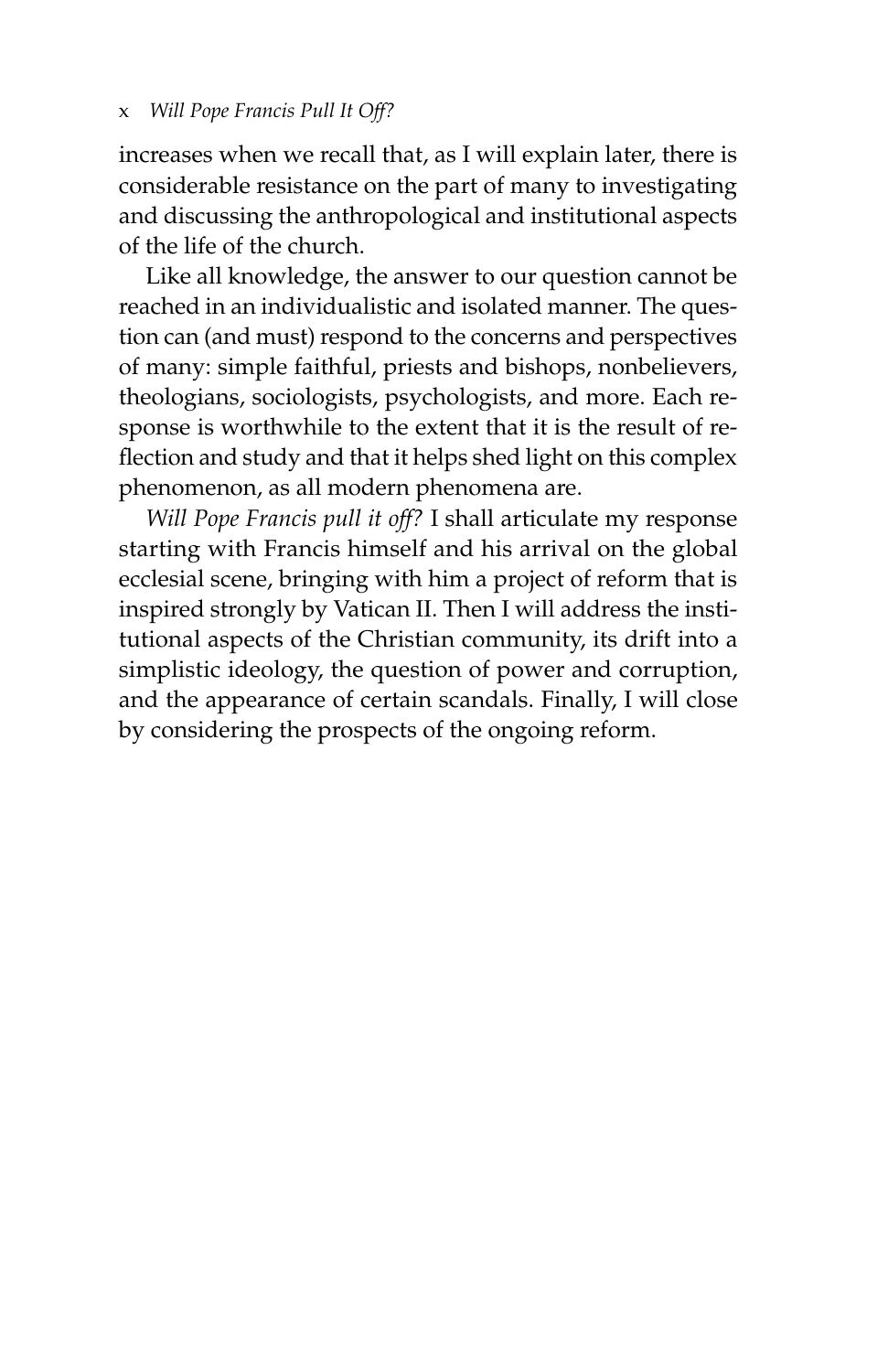*Chapter 1*

### **Papal Politics**

 $\sum$  ristotle taught that the person who draws others to<br>form a political community is the greatest of bene-<br>factors, because he is able to bring people to build a<br>virtuous and happy life together.<sup>1</sup> Extending this Arist form a political community is the greatest of bene- $\blacktriangle$  factors, because he is able to bring people to build a virtuous and happy life together.<sup>1</sup> Extending this Aristotelian principle, we might say that not only the founder of the community but also the one who reforms and renews it, helping it to grow in goodness, is a great benefactor of the people.

There is no institutional reform project, neither in the church nor in the world, that is not in some way bound to the person who conceives of it, introduces it, and carries it out. Certainly, reform is never the task of a single individual. But the physical, emotional, and intellectual burdens that reform demands of a particular leader are always significant. In the Catholic Church today, that leader is Pope Francis, whose persona, like those of all authentic leaders of reform, plays a considerable part in the project.

It is universally acknowledged that Pope Francis is one of the most highly respected figures in the world today, not only within the Catholic Church, but also outside it. Herein lies the first trap: the reputation and charisma of the leader

<sup>1</sup> Aristotle, *Politics*, book 1, section 1253. Available at http://www .perseus.tufts.edu/hopper/text?doc=Perseus%3atext%3a1999.01.0058.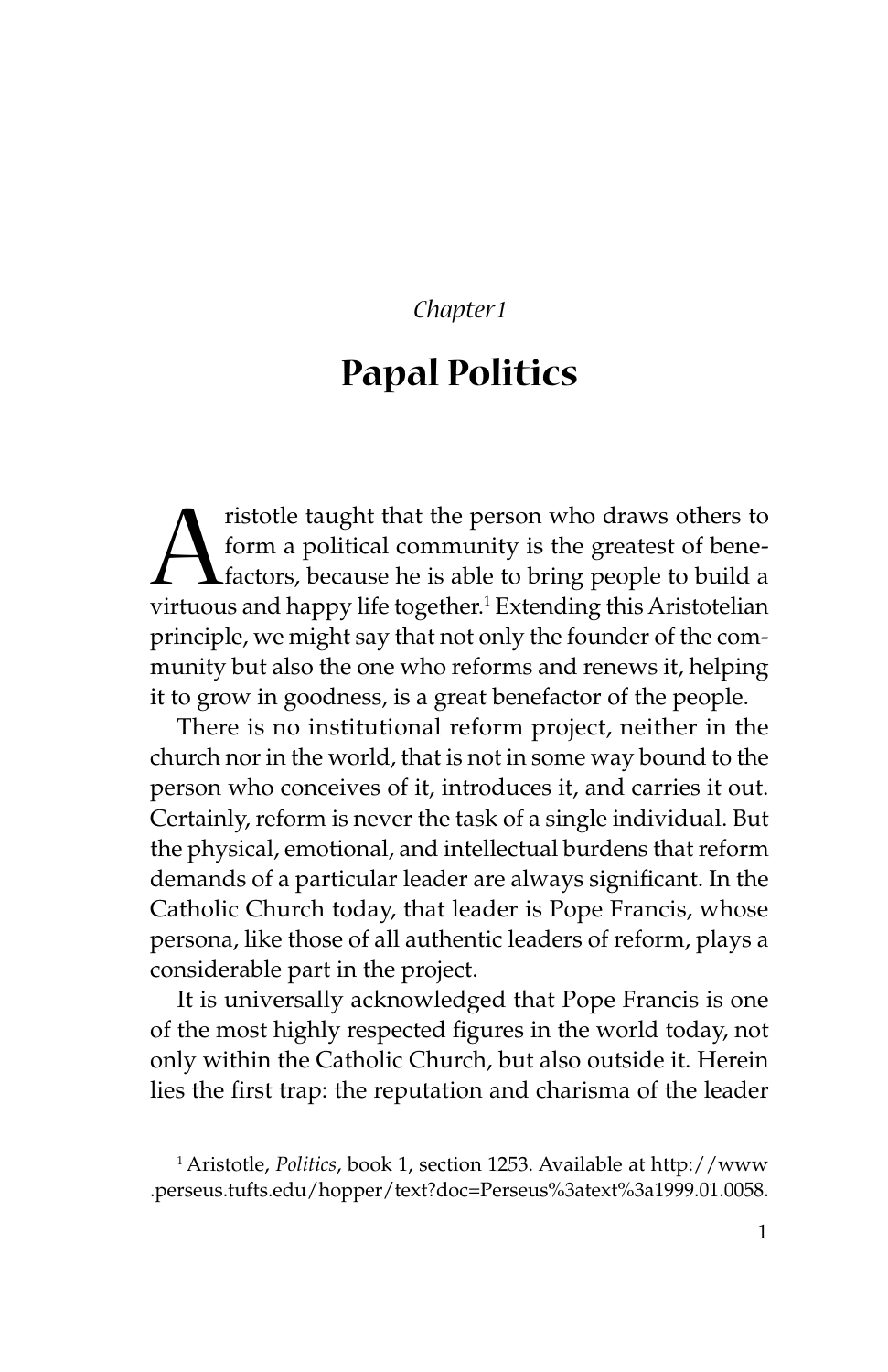may be overshadowing the message he wishes to transmit and the work he is undertaking.

By way of analogy, it is not unlike the dynamic we sometimes see among adolescents, in which being the fan of a particular musician is more related to the singer's personality than to the songs she sings. You remember little of the songs but carry deep and precise memories of the singer and the emotions she aroused in you. Emotional data has completely dominated and absorbed cognitive data.

Wisdom tells us that emotions and ideas should always be integrated and governed. In Christian terms, they should be subject to discernment.

Pope Francis seems to be well aware of the risk involved in his personal popularity. In an interview with the Italian newspaper *Corriere della Sera*, just a year after his election, he said, "Sigmund Freud said, if I'm not mistaken, that in all idealization there is an aggression. To paint the Pope as if he is a sort of Superman, a sort of star, I find offensive. The Pope is a man who laughs, cries, sleeps peacefully and has friends like everyone else. He is a normal person."2 In another interview, with the Vatican correspondent Andrea Tornielli, Francis has identified himself as, first of all, "a man who needs the mercy of God."3

The pope's comments point to the most obvious mistakes of some of his strongest supporters: mythologizing him; boundless confidence in his reform; excessive expectations from his pontificate; superficial simplifications of ecclesial processes, often expressed with a banal "Francis is here now, he'll do the thinking for us" sort of approach; and a lack of objectivity and

2 "English Translation of Pope Francis' *Corriere della Sera* Interview," Zenit, March 5, 2014: https://zenit.org/articles/english-translation -of-pope-francis-corriere-della-sera-interview/.

3 Francis, *The Name of God Is Mercy: A Conversation with Andrea Tornielli*, trans. Oonagh Stransky (New York: Random House, 2016), 41.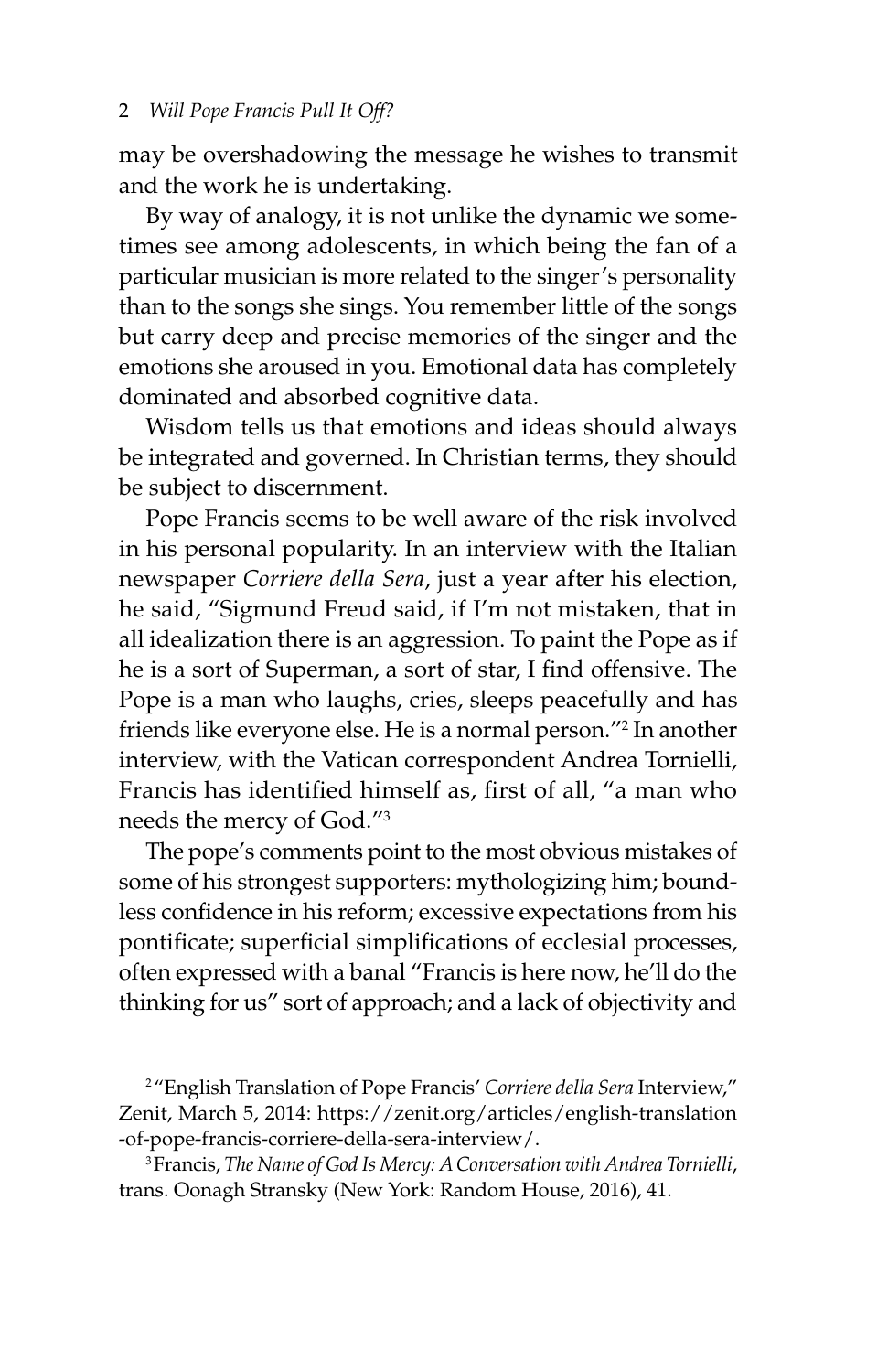detachment when assessing his words and actions. Leaders, Francis insisted in an address to the Roman Curia, are not to be "deified." Such idolization can disguise a very real syndrome:

This is the disease of those who court their superiors in the hope of gaining their favour. They are victims of careerism and opportunism; they honour persons and not God (cf. *Mt* 23:8-12). They serve thinking only of what they can get and not of what they should give.<sup>4</sup>

Francis's references to himself, then, are usually invitations to look at his gestures and to listen to his teaching with much more balance, avoiding fanaticism and harmful mythologization.

Will Pope Francis pull it off? He will to the extent that we can avoid fanaticism and mythologizing. This means in practical terms to focus more on what he says and does and less on who he is.

On the opposite side, there are those who refuse to accept him and often denigrate him. At the beginning of the pontificate, these critics seemed to voice their objections quietly, but they have more recently come confidently into the open. A quick review of a few websites immediately reveals an array of fierce criticism. We find frequent use of expressions like communist, pauperist, doctrinally weak, destroyer of the Church, heretic, ecologist, betrayer of tradition, contrary to Catholic moral teaching on family, inappropriate wardrobe, exaggerated gestures, a Jesuit who wants to be Franciscan, too unfiltered and blunt, reckless, simplistic, undiplomatic, and more.

There is no shortage of books, newspaper articles, and interviews with clergy and lay faithful who criticize various

4 Francis, Presentation of Christmas Greetings to the Roman Curia, December 22, 2014: https://w2.vatican.va/content/francesco/en /speeches/2014/december/documents/papa-francesco\_20141222 \_curia-romana.html.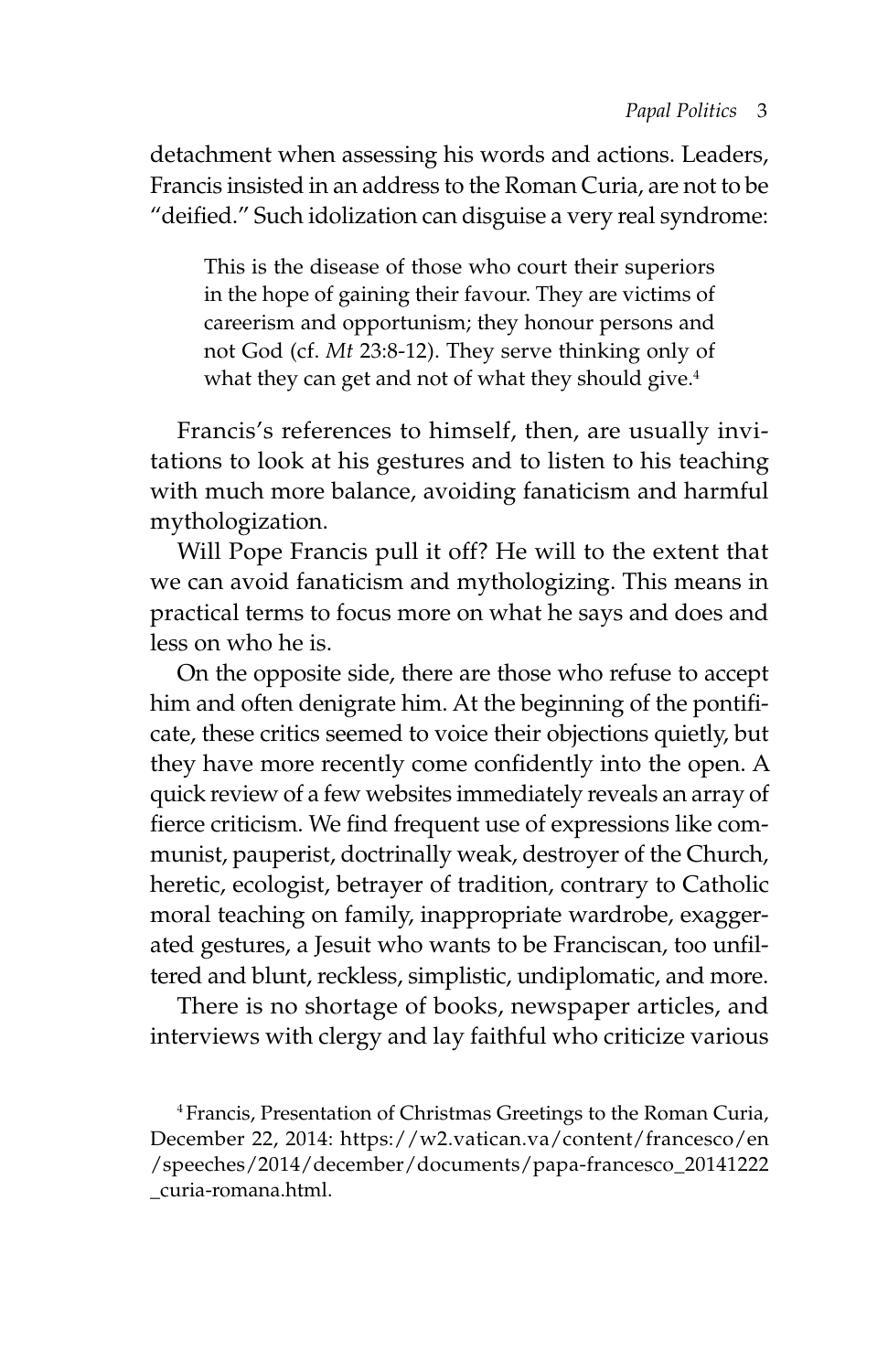statements of the pope that they consider unfaithful to Catholic doctrine. In these comments, two aspects are particularly surprising. First, much of this fierce criticism comes from people who have been, with past popes, emphatic about their loyalty to the Supreme Pontiff; their much-heralded fidelity and obedience now seems to have waned. Second, their mind-set resembles those who support ideological regimes: the doctrine/tradition is untouchable; anyone who questions it—let alone attempts philosophical or theological research into it—is a heretic; and the task of pastors and teachers is only to repeat it and defend it, always and everywhere. As far as one can tell from press reports, the last gathering of the Synod of Bishops demonstrated to what extent these two factors can stand in the way of Francis's efforts.

There is also a third group, which could be described as *neither for nor against* Francis. They seem to be favorable to the conciliar nature of the pope's thinking, though they are careful not to say it too publicly; indeed, they say as little as possible about Pope Francis. They like some things about the pope but are annoyed by other things, like his undiplomatic style and frankness, his exaggerated concern for social issues and poverty, and so on. In short, they like the pope, but not enough to say it publicly, and not enough to get involved in his project of reform. Here we encounter subtle sorts of ambiguity and hypocrisy. In a sense, this group is more "dangerous" than the one more openly opposed to the papal reforms.

These groups exist. It would be an exaggeration to regard them as full-fledged "parties," structured and organized, or as schools of thought, able to develop theories distinct from the more formal and prominent ones. They should be considered more as anthropological and ethical *tendencies*, like those present in all institutions, reflecting mostly the thinking of individual members who, in some cases, gather to share their thoughts. In other words, they're a loosely organized group that rarely exists for long, for lack of leadership or vision.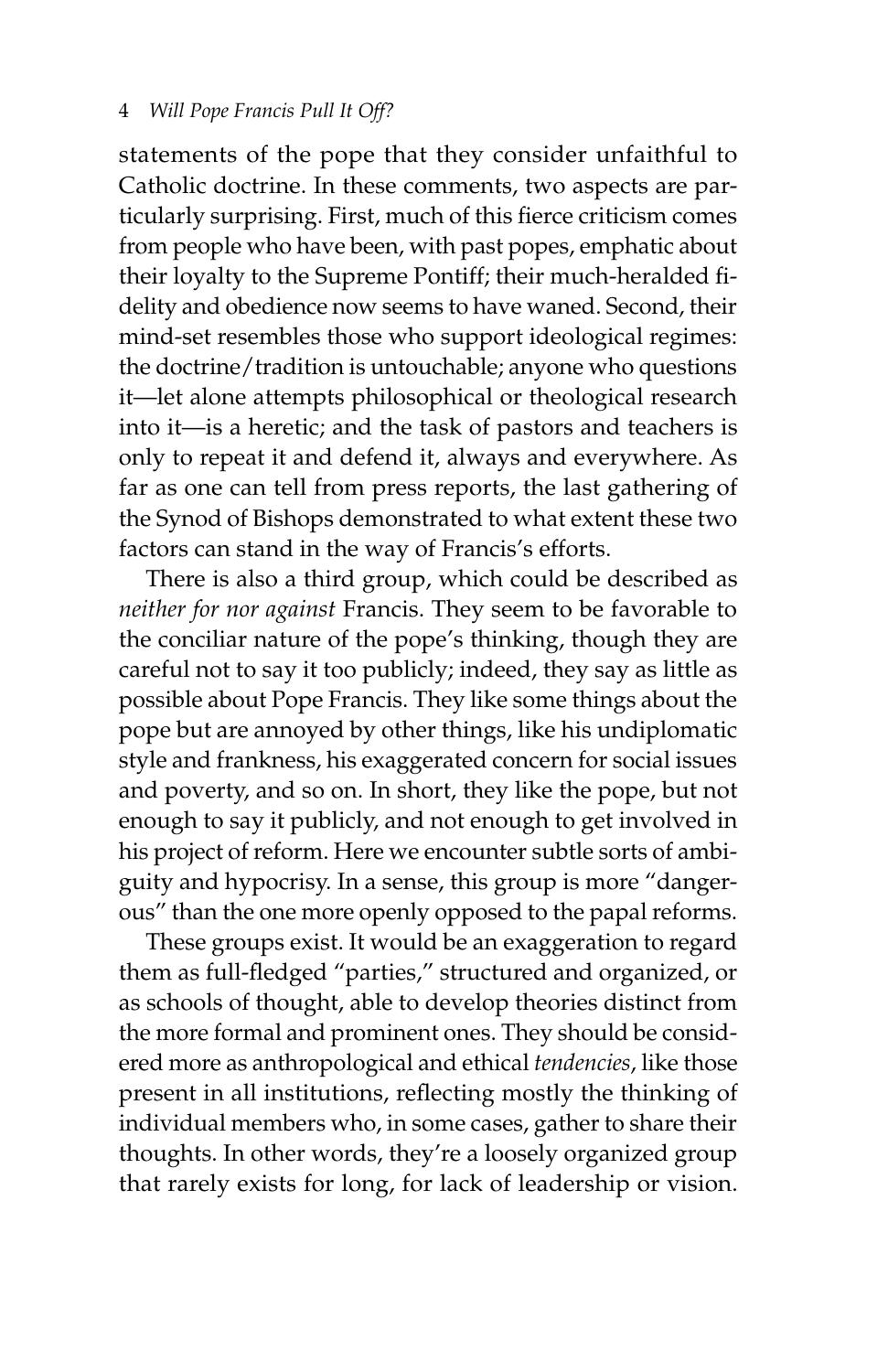Insofar as these groups contribute to institutional debates in healthy, grounded, and constructive ways, they are positive and helpful phenomena. But when they operate covertly, rejecting any form of dialogue, they become a liability.

To the existence of such factions and intra-ecclesial opposition, Francis responds by insisting on the importance of dialogue, so that the diversity will become a source of enrichment and never a cause for division. His frequent calls for dialogue seem inspired by *Ecclesiam Suam*, Paul VI's programmatic first encyclical released during and itself inspired by the Second Vatican Council. In that document, Pope Paul VI proposed to all Catholics the practice of listening humbly to the world, based on "consideration and esteem for others . . . understanding and . . . kindness" and in a way that rejects "bigotry and prejudice, malicious and indiscriminate hostility, and empty, boastful speech." Such listening seeks always the good of the other party, out of a "desire to respect a man's freedom and dignity," with the aim of "a fuller sharing of ideas and convictions."5

Because this kind of dialogue is so demanding and difficult, it is too often easier to approach others—especially those who think differently than us—assertively and closed-mindedly, as modern-day crusaders and ideologists unwilling to meet anyone halfway. The rejection of dialogue is found at almost all levels of the church and just as surely outside the Catholic community, among various Protestant, Jewish, and Muslim communities, not to mention among nonbelievers and others whose ethical, cultural, political, and economic positions are different from ours.

<sup>5</sup> Paul VI, Encyclical *Ecclesiam Suam* (On the Church), August 6, 1964, n. 79: http://w2.vatican.va/content/paul-vi/en/encyclicals/documents /hf\_p-vi\_enc\_06081964\_ecclesiam.html.